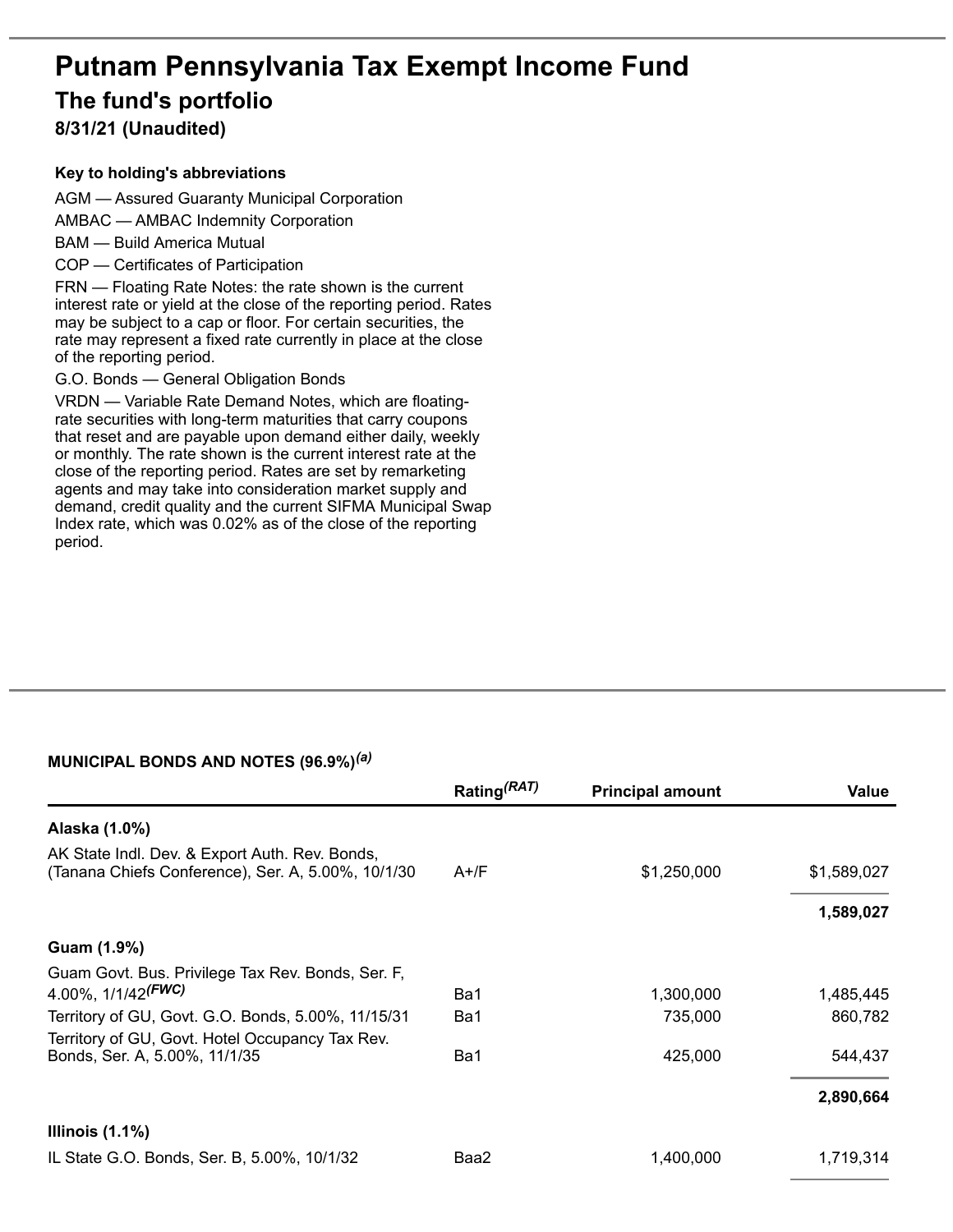| <b>Indiana (1.8%)</b>                                                                                         |                 |           |           |
|---------------------------------------------------------------------------------------------------------------|-----------------|-----------|-----------|
| Whiting, Env. Fac. Mandatory Put Bonds (6/5/26), (BP<br>Products North America, Inc.), Ser. A, 5.00%, 12/1/44 | A <sub>2</sub>  | 2,250,000 | 2,726,672 |
|                                                                                                               |                 |           | 2,726,672 |
| Pennsylvania (91.1%)                                                                                          |                 |           |           |
| Allegheny Cnty., G.O. Bonds, Ser. C-77, 4.00%,<br>11/1/34                                                     | Aa3             | 900,000   | 1,075,914 |
| Allegheny Cnty., Arpt. Auth. Rev. Bonds, Ser. A,<br>4.00%, 1/1/56                                             | AA              | 2,700,000 | 3,105,307 |
| Allegheny Cnty., Hosp. Dev. Auth. Rev. Bonds                                                                  |                 |           |           |
| Ser. A, 5.00%, 10/15/31 (Prerefunded 10/15/21)                                                                | A2              | 1,000,000 | 1,005,801 |
| (UPMC Oblig. Group), Ser. B, 5.00%, 10/15/31                                                                  | A2              | 1,190,000 | 1,613,512 |
| (UPMC Oblig. Group), Ser. B, 5.00%, 10/15/30                                                                  | A2              | 470,000   | 625,471   |
| Allegheny Cnty., Sanitation Auth. Rev. Bonds, AGM,<br>5.00%, 12/1/25                                          | AA              | 250,000   | 298,238   |
| Bentworth School Dist. G.O. Bonds, Ser. B, BAM,<br>3.00%, 11/15/28                                            | AA              | 1,430,000 | 1,589,155 |
| Bucks Cnty., Indl. Dev. Auth. Rev. Bonds, (St. Luke's<br>U. Health Network), 4.00%, 8/15/39                   | A <sub>3</sub>  | 1,500,000 | 1,732,175 |
| Cap. Region Wtr. Rev. Bonds, (Swr. Syst.), 5.00%,<br>7/15/42                                                  | $A+$            | 2,000,000 | 2,427,208 |
| Centre Ctny., Hosp. Auth. Rev. Bonds, (Mount Nittany<br>Med. Ctr.), Ser. A                                    |                 |           |           |
| 5.00%, 11/15/46                                                                                               | A+              | 500,000   | 583,512   |
| 5.00%, 11/15/41                                                                                               | $A+$            | 800,000   | 937,229   |
| Chester Cnty., G.O. Bonds, 5.00%, 7/15/36                                                                     | Aaa             | 750,000   | 907,513   |
| Chester Cnty., Indl. Dev. Auth. Rev. Bonds                                                                    |                 |           |           |
| (Collegium Charter School), Ser. A, 5.125%,<br>10/15/37                                                       | BB              | 225,000   | 257,683   |
| (Renaissance Academy Charter School), 5.00%,<br>10/1/34                                                       | BBB-            | 400,000   | 439,351   |
| Chester Cnty., Indl. Dev. Auth. Student Hsg. Rev.<br>Bonds, (West Chester U. Student Hsg., LLC), Ser. A,      |                 |           |           |
| 5.00%, 8/1/45<br>Cmnwlth. Fin. Auth. Rev. Bonds, (Tobacco Master<br>Settlement Payment Bonds)                 | Ba <sub>2</sub> | 1,000,000 | 1,026,571 |
| 5.00%, 6/1/34                                                                                                 | A1              | 1,000,000 | 1,230,676 |
| 5.00%, 6/1/33                                                                                                 | A <sub>1</sub>  | 1,000,000 | 1,234,731 |
| Cumberland Cnty., Muni. Auth. Rev. Bonds                                                                      |                 |           |           |
| (Asbury PA Obligated Group), 5.00%, 1/1/45                                                                    | BB+/P           | 500,000   | 552,789   |
| (Dickinson College), 5.00%, 11/1/32                                                                           | A+              | 1,000,000 | 1,049,937 |
| (Diakon Lutheran Social Ministries), 5.00%, 1/1/32                                                            | BBB+/F          | 700,000   | 806,153   |
| (Penn State Hlth.), 4.00%, 11/1/44                                                                            | A <sub>1</sub>  | 1,500,000 | 1,737,702 |
| Dallas, Area Muni. Auth. U. Rev. Bonds, (Misericordia<br>U.), $5.00\%$ , $5/1/29$                             | Baa3            | 1,500,000 | 1,637,801 |
| Dauphin Cnty., Indl. Dev. Auth. Wtr. Rev. Bonds,<br>(Dauphin Cons. Wtr. Supply), Ser. A, 6.90%, 6/1/24        | A               | 1,000,000 | 1,175,067 |
| Doylestown, Hosp. Auth. Rev. Bonds, (Doylestown<br>Hosp.), Ser. A                                             |                 |           |           |
| 5.00%, 7/1/41                                                                                                 | Baa2            | 600,000   | 682,160   |
| 5.00%, 7/1/25                                                                                                 | BBB-            | 500,000   | 537,846   |
| East Hempfield Twp., Indl. Dev. Auth. Rev. Bonds,                                                             |                 |           |           |

**1 , 7 1 9 , 3 1 4**

(Millersville U. Student Hsg. & Svcs., Inc.)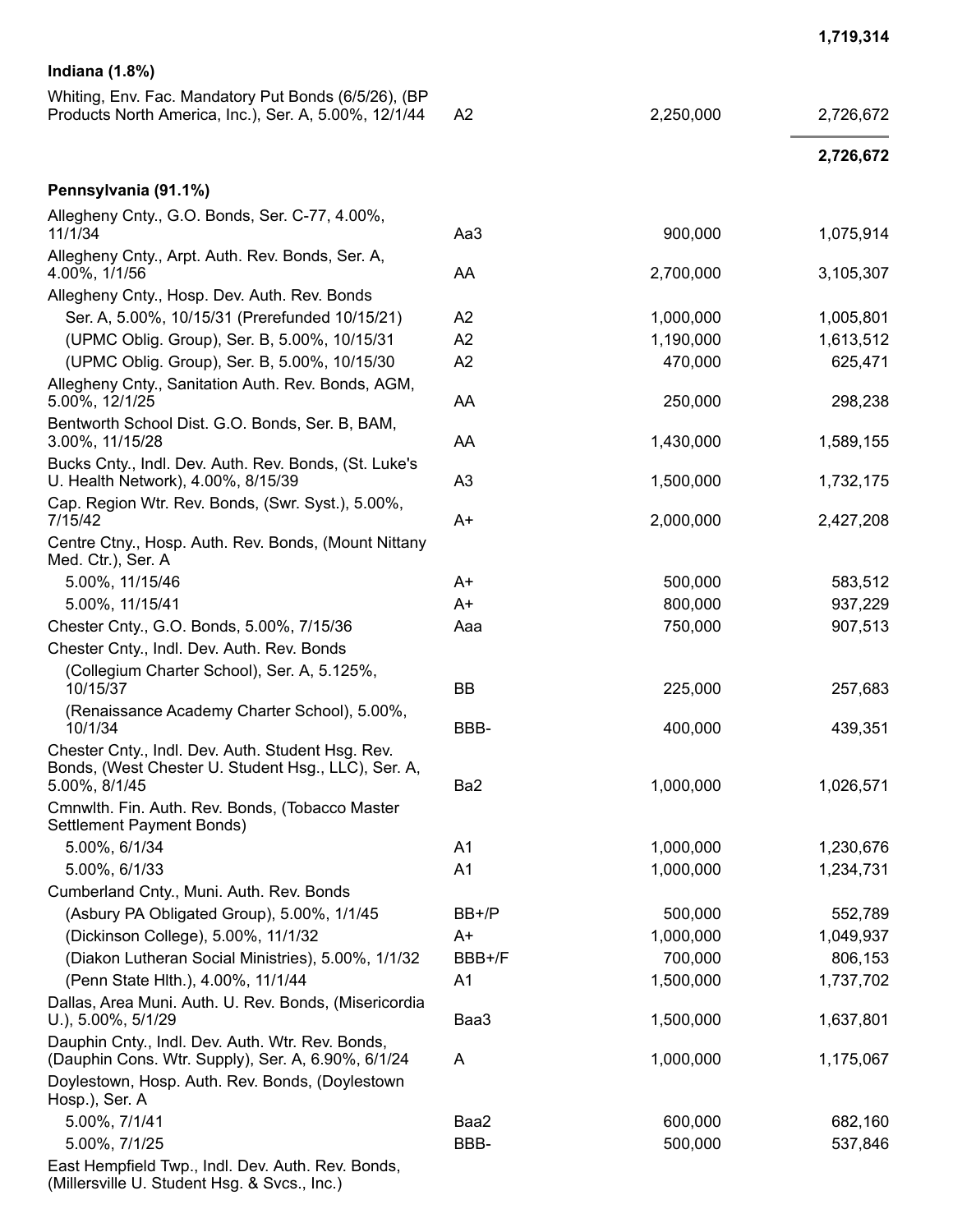| 5.00%, 7/1/34 (Prerefunded 7/1/24)                                                                                          | AAA/P          | 400,000   | 453,313   |
|-----------------------------------------------------------------------------------------------------------------------------|----------------|-----------|-----------|
| 5.00%, 7/1/30 (Prerefunded 7/1/23)                                                                                          | AAA/P          | 410,000   | 445,624   |
| Erie, City School Dist. G.O. Bonds, Ser. A, AGM,<br>4.00%, 4/1/33                                                           | AA             | 1,150,000 | 1,360,630 |
| Erie, Higher Ed. Bldg. Auth. Rev. Bonds, (Gannon U.),<br>5.00%, 5/1/34                                                      | BBB+           | 750,000   | 869,410   |
| Erie, Wtr. Auth. Rev. Bonds                                                                                                 |                |           |           |
| 5.00%, 12/1/43 (Prerefunded 12/1/26)                                                                                        | A2             | 1,000,000 | 1,232,176 |
| Ser. A, AGM, 5.00%, 12/1/43                                                                                                 | AA             | 1,000,000 | 1,232,875 |
| Ser. D, BAM, 4.00%, 12/1/44                                                                                                 | AA             | 1,000,000 | 1,167,439 |
| Geisinger, Auth. Rev. Bonds, (Geisinger Hlth. Syst.),                                                                       |                |           |           |
| Ser. A-2, 5.00%, 2/15/39                                                                                                    | AA-            | 2,155,000 | 2,572,694 |
| Indiana Cnty., Indl. Dev. Auth. Rev. Bonds, (Student<br>Co-op Assn., Inc.), 5.00%, 5/1/33                                   | A-             | 1,000,000 | 1,030,500 |
| Lackawanna Cnty., Indl. Dev. Auth. Rev. Bonds,<br>(Scranton U.), 4.00%, 11/1/40                                             | A-             | 1,500,000 | 1,689,373 |
| Lancaster Cnty., Hosp. & Hith. Ctr. Auth. Rev. Bonds                                                                        |                |           |           |
| (Landis Homes Retirement Cmnty.), Ser. A, 5.00%,<br>7/1/45                                                                  | BBB-/F         | 1,000,000 | 1,099,199 |
| (St. Anne's Retirement Cmnty.), 5.00%, 3/1/45                                                                               | BB+/F          | 500,000   | 571,719   |
| Lancaster Cnty., Hosp. Auth. Rev. Bonds                                                                                     |                |           |           |
| (Brethren Village), 5.125%, 7/1/37                                                                                          | BB+/F          | 300,000   | 346,164   |
| (Masonic Villages of the Grand Lodge of PA),                                                                                |                |           |           |
| 5.00%, 11/1/35                                                                                                              | A              | 1,000,000 | 1,125,601 |
| Lancaster Cnty., Hosp. Auth. VRDN, (Masonic<br>Homes), Ser. D, 0.02%, 7/1/34                                                | $A-1$          | 1,325,000 | 1,325,000 |
| Lancaster Cnty., Hosp. Auth. Hlth. Care Fac. Rev.<br>Bonds, (Moravian Manors, Inc.), Ser. A                                 |                |           |           |
| 5.00%, 6/15/49                                                                                                              | BB+/F          | 1,000,000 | 1,135,288 |
| 5.00%, 6/15/44                                                                                                              | BB+/F          | 1,235,000 | 1,406,309 |
| Lancaster, G.O. Bonds, AGM, 4.00%, 11/1/46                                                                                  | AA             | 1,000,000 | 1,107,653 |
| Lancaster, Indl. Dev. Auth. Rev. Bonds                                                                                      |                |           |           |
| (Garden Spot Village Oblig. Group), 5.375%, 5/1/28                                                                          |                |           |           |
| (Prerefunded 5/1/23)                                                                                                        | AAA/P          | 500,000   | 543,046   |
| (Willow Valley Communities), 4.00%, 12/1/49                                                                                 | A/F            | 1,550,000 | 1,727,703 |
| Langhorne Manor Boro., Higher Edl. & Hith. Auth.<br>Rev. Bonds, (Woods Svcs.), 5.00%, 11/15/22                              | A-             | 1,015,000 | 1,066,977 |
| Lehigh Cnty., Gen. Purpose Hosp. Rev. Bonds,<br>(Lehigh Valley Hlth. Network), Ser. A, 5.00%, 7/1/30                        | A+             | 350,000   | 418,958   |
| Lehigh Cnty., Indl. Dev. Auth.                                                                                              |                |           |           |
| Mandatory Put Bonds (9/1/22), (Elec. Util. Corp.)<br>Ser. A, 1.80%, 9/1/29                                                  | A <sub>1</sub> | 1,000,000 | 1,014,739 |
| Mandatory Put Bonds (8/15/22), (Elec. Util. Corp.)<br>Ser. B, 1.80%, 2/15/27                                                | A <sub>1</sub> | 1,000,000 | 1,014,085 |
| Lycoming Cnty., Auth. Rev. Bonds, 5.00%, 5/1/26                                                                             |                |           |           |
| (Prerefunded 5/1/22)<br>Monroe Cnty., Hosp. Auth. Rev. Bonds, (Pocono Med.                                                  | A              | 1,000,000 | 1,032,237 |
| Ctr.), 5.00%, 7/1/41                                                                                                        | A+             | 1,000,000 | 1,169,066 |
| Montgomery Cnty., Indl. Auth. Resource Recvy. Rev.<br>Bonds, (Germantown Academy), 4.00%, 10/1/22<br>(Escrowed to Maturity) | BBB+           | 965,000   | 1,004,453 |
| Montgomery Cnty., Indl. Dev. Auth. Rev. Bonds                                                                               |                |           |           |
| (Foulkeways at Gwynedd), 5.00%, 12/1/46                                                                                     | <b>BBB</b>     | 1,000,000 | 1,112,164 |
| (Acts Retirement-Life Cmnty.), 5.00%, 11/15/36                                                                              | $A - /F$       | 1,500,000 | 1,769,195 |
| (Acts Retirement-Life Cmnty.), 5.00%, 11/15/28                                                                              |                |           |           |
| (Prerefunded 5/15/22)                                                                                                       | $A-fF$         | 1,250,000 | 1,293,108 |
| (Pub. School of Germantown (The)), 4.00%,                                                                                   | BBB+           | 800,000   | 929,510   |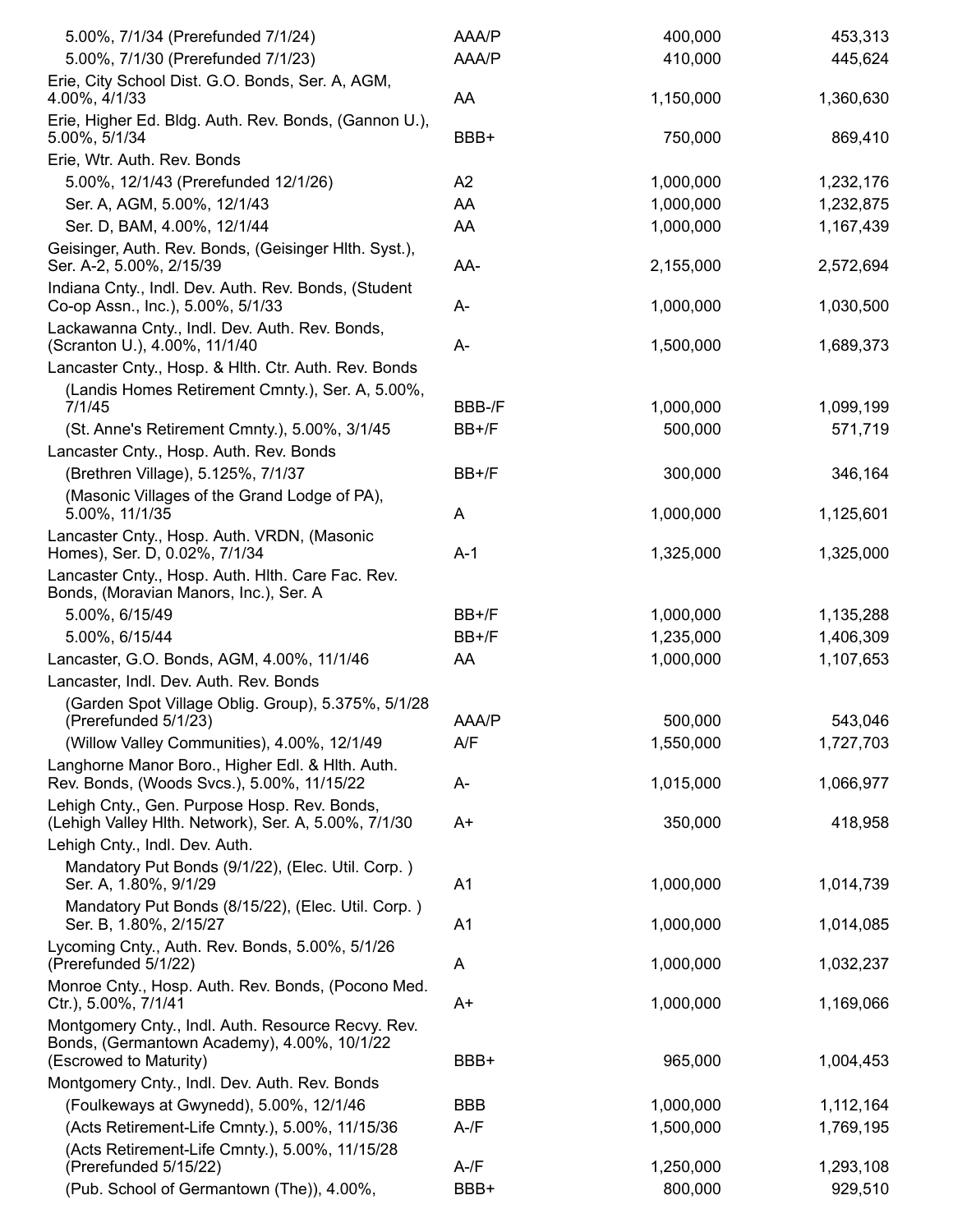| 10/1/51                                                                                                                                                      |                |           |           |
|--------------------------------------------------------------------------------------------------------------------------------------------------------------|----------------|-----------|-----------|
| (Pub. School of Germantown (The)), 4.00%,<br>10/1/46                                                                                                         | BBB+           | 625,000   | 728,956   |
| (ACTS Retirement-Life Communities, Inc.), 4.00%,<br>11/15/43                                                                                                 | $A-fF$         | 550,000   | 640,084   |
| (Pub. School of Germantown (The)), 4.00%,<br>10/1/41                                                                                                         | BBB+           | 425,000   | 470,185   |
| (Pub. School of Germantown (The)), 4.00%,<br>10/1/36                                                                                                         | BBB+           | 450,000   | 501,380   |
| Nazareth Area School Dist. G.O. Bonds, Ser. E,<br>5.00%, 11/15/39                                                                                            | AA             | 500,000   | 584,639   |
| Northampton Cnty., Gen. Purpose Auth. Rev. Bonds,<br>(Moravian College), 5.00%, 7/1/31                                                                       | BBB+           | 500,000   | 516,155   |
| PA Rev. Bonds, (City of Philadelphia, Wtr. &<br>Wastewater), 4.00%, 1/1/29                                                                                   | Baa2           | 650,000   | 763,097   |
| PA State COP, Ser. A, 5.00%, 7/1/37                                                                                                                          | A2             | 1,600,000 | 1,950,006 |
| PA State Econ. Dev. Fin. Auth. Rev. Bonds                                                                                                                    |                |           |           |
| 5.00%, 12/31/38                                                                                                                                              | <b>BBB</b>     | 1,000,000 | 1,176,621 |
| (PA Bridges Finco LP), 5.00%, 12/31/34                                                                                                                       | <b>BBB</b>     | 250,000   | 295,670   |
| (UPMC Oblig. Group), Ser. A, 5.00%, 2/1/34                                                                                                                   | A2             | 1,000,000 | 1,126,359 |
| PA State Econ. Dev. Fin. Auth. Exempt Fac. Rev.<br>Bonds, (Amtrak), Ser. A, 5.00%, 11/1/32                                                                   | A <sub>1</sub> | 500,000   | 524,909   |
| PA State Econ. Dev. Fin. Auth. Solid Waste Disp.<br>FRN, (Waste Mgmt., Inc.), Ser. A, 2.625%, 11/1/21                                                        | A-             | 750,000   | 752,903   |
| PA State Econ. Dev. Fin. Auth. Solid Waste Disp. Rev.<br>Bonds, (Procter & Gamble Paper), 5.375%, 3/1/31                                                     | AA-            | 1,155,000 | 1,560,829 |
| PA State Fin., Auth. Rev. Bonds, (Penn Hills), Ser. B,<br>AMBAC, zero %, 12/1/27                                                                             | $AA$ -/ $P$    | 1,000,000 | 918,311   |
| PA State Higher Edl. Fac. Auth. Rev. Bonds                                                                                                                   |                |           |           |
| (Delaware Valley College of Science & Agriculture),<br>Ser. LL1, 5.00%, 11/1/42                                                                              | Ba1            | 500,000   | 511,739   |
| (Shippensburg U. Student Svcs.), 5.00%, 10/1/35<br>(Prerefunded 10/1/22)                                                                                     | AAA/P          | 250,000   | 263,058   |
| (Temple U.), Ser. 1, 5.00%, 4/1/32 (Prerefunded<br>4/1/22)                                                                                                   | Aa3            | 500,000   | 514,245   |
|                                                                                                                                                              | A2             | 500,000   |           |
| (Thomas Jefferson U.), 5.00%, 3/1/32                                                                                                                         |                |           | 521,420   |
| (Drexel U.), 4.00%, 5/1/34                                                                                                                                   | A3             | 2,000,000 | 2,336,854 |
| PA State Higher Edl. Fac. Auth. Student Hsg. Rev.<br>Bonds, (East Stroudsburg), Ser. A, 5.00%, 7/1/35<br>PA State Hsg. Fin. Agcy. Rev. Bonds, Ser. A, 3.95%, | Baa3           | 730,000   | 820,669   |
| 10/1/33                                                                                                                                                      | Aa1            | 765,000   | 802,466   |
| PA State Pub. School Bldg. Auth. Rev. Bonds,<br>(Northhampton Cnty. Area Cmnty. College), BAM                                                                |                |           |           |
| 4.00%, 3/1/31                                                                                                                                                | AA             | 490,000   | 579,321   |
| 4.00%, 3/1/30                                                                                                                                                | AA             | 640,000   | 758,301   |
| PA State Tpk. Comm. Rev. Bonds                                                                                                                               |                |           |           |
| Ser. C, 5.00%, 12/1/44                                                                                                                                       | A <sub>1</sub> | 500,000   | 567,426   |
| Ser. B-1, 5.00%, 6/1/42                                                                                                                                      | A3             | 675,000   | 807,989   |
| Ser. A-1, 5.00%, 12/1/40                                                                                                                                     | A1             | 2,500,000 | 2,876,339 |
|                                                                                                                                                              |                |           |           |
| Ser. 2nd, 5.00%, 12/1/37                                                                                                                                     | A <sub>3</sub> | 1,295,000 | 1,588,721 |
| 5.00%, 6/1/36                                                                                                                                                | A <sub>3</sub> | 2,000,000 | 2,371,216 |
| Ser. B, 4.00%, 12/1/51                                                                                                                                       | A              | 700,000   | 822,706   |
| stepped-coupon zero % (4.75%, 12/1/21),<br>$12/1/37$ <sup>(STP)</sup>                                                                                        | A2             | 1,000,000 | 1,151,824 |
| stepped-coupon zero % (4.50%, 12/1/21),                                                                                                                      |                |           |           |
| 12/1/34 <sup>(STP)</sup>                                                                                                                                     | A2             | 2,250,000 | 2,579,035 |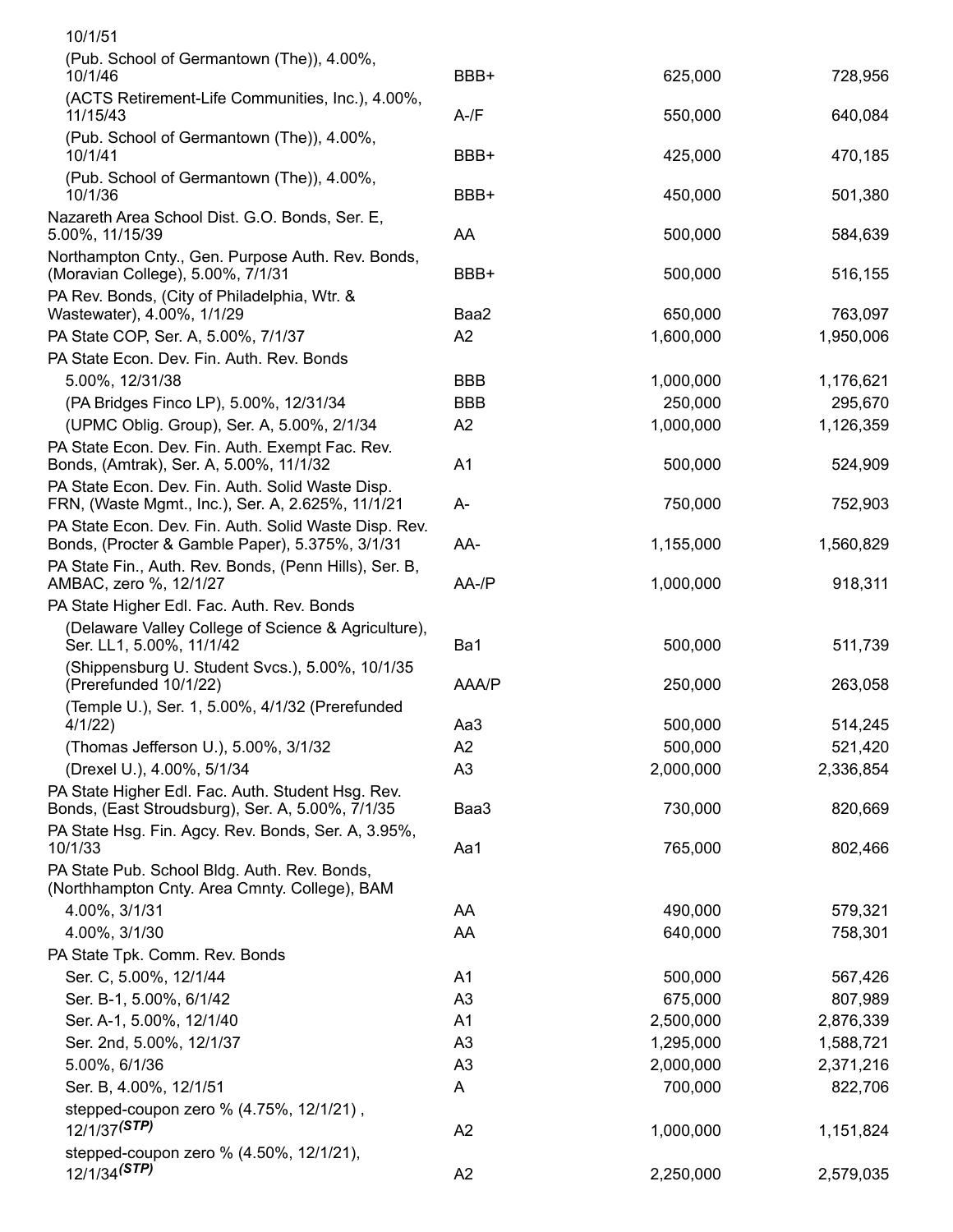| PA State Tpk. Comm. Oil Franchise Tax Rev. Bonds                                                                   |                |           |           |
|--------------------------------------------------------------------------------------------------------------------|----------------|-----------|-----------|
| Ser. B, 5.00%, 12/1/26                                                                                             | A2             | 500,000   | 614,563   |
| Ser. C, zero %, 12/1/38                                                                                            | Aa3            | 3,000,000 | 2,109,913 |
| Philadelphia Auth. For Ind. Dev. 144A Rev. Bonds,<br>(String Theory Charter School), 5.00%, 6/15/40                | BB+            | 1,000,000 | 1,183,884 |
| Philadelphia, G.O. Bonds                                                                                           |                |           |           |
| Ser. B, 5.00%, 2/1/39                                                                                              | A2             | 1,250,000 | 1,571,526 |
| Ser. A, 5.00%, 8/1/37                                                                                              | A2             | 500,000   | 608,211   |
| Philadelphia, Arpt. Rev. Bonds, AGM                                                                                |                |           |           |
| 4.00%, 7/1/46                                                                                                      | AA             | 500,000   | 586,141   |
| 4.00%, 7/1/41                                                                                                      | AA             | 400,000   | 474,576   |
| 4.00%, 7/1/40                                                                                                      | AA             | 300,000   | 356,990   |
| Philadelphia, Auth. for Indl. Dev. Rev. Bonds                                                                      |                |           |           |
| (MaST Cmnty. Charter School II), 5.00%, 8/1/50                                                                     | BBB-           | 1,050,000 | 1,267,667 |
| (Independence Charter School-West), 5.00%,                                                                         |                |           |           |
| 6/15/50                                                                                                            | BB/P           | 1,375,000 | 1,511,266 |
| (MaST Cmnty. Charter School II), 5.00%, 8/1/40                                                                     | BBB-           | 615,000   | 754,532   |
| (Saint Joseph's U.), 4.00%, 11/1/38                                                                                | A-             | 1,000,000 | 1,174,516 |
| Philadelphia, Auth. for Indl. Dev. City Agreement Rev.                                                             |                |           |           |
| Bonds, (Cultural & Coml. Corridors Program), Ser. A,                                                               |                |           |           |
| 5.00%, 12/1/31                                                                                                     | A2             | 1,500,000 | 1,778,274 |
| Philadelphia, Gas Wks. Rev. Bonds                                                                                  |                |           |           |
| (1998 Gen. Ordinance), Ser. 15th, 5.00%, 8/1/42                                                                    | A              | 2,000,000 | 2,406,275 |
| 5.00%, 8/1/33                                                                                                      | A              | 1,645,000 | 1,923,601 |
| Philadelphia, Indl. Dev. Auth. Rev. Bonds, (Alliance for<br>Progress Charter School, Inc.), Ser. A, 5.00%, 6/15/49 | BB-/P          | 500,000   | 543,323   |
| Philadelphia, Redev. Auth. Rev. Bonds,<br>(Transformation Initiative), 5.00%, 4/15/26                              | A2             | 1,000,000 | 1,029,285 |
| Philadelphia, School Dist. G.O. Bonds                                                                              |                |           |           |
| Ser. F, 5.00%, 9/1/36                                                                                              | A <sub>2</sub> | 1,000,000 | 1,196,113 |
| Ser. A, 5.00%, 9/1/34                                                                                              | A2             | 1,000,000 | 1,169,507 |
| Ser. A, 5.00%, 9/1/33                                                                                              | A2             | 1,575,000 | 1,980,354 |
| Ser. A, 5.00%, 9/1/32                                                                                              | A2             | 1,000,000 | 1,261,670 |
| Philadelphia, Wtr. & Waste Wtr. Rev. Bonds, Ser. A,<br>5.00%, 7/1/40 (Prerefunded 7/1/24)                          | A <sub>1</sub> | 1,500,000 | 1,702,205 |
| Pittsburgh & Allegheny Cnty., Sports & Exhibition<br>Auth. Rev. Bonds, (Pkg. Syst.)                                |                |           |           |
| 5.00%, 12/15/37                                                                                                    | A              | 1,000,000 | 1,234,305 |
| 5.00%, 12/15/35                                                                                                    | A              | 625,000   | 773,901   |
| 5.00%, 12/15/33                                                                                                    | A              | 1,000,000 | 1,242,878 |
| Pittsburgh, G.O. Bonds                                                                                             |                |           |           |
| 5.00%, 9/1/35                                                                                                      | AA-            | 300,000   | 370,085   |
| Ser. B, 5.00%, 9/1/25 (Prerefunded 9/1/22)                                                                         | AA-            | 1,250,000 | 1,310,905 |
| 4.00%, 9/1/41                                                                                                      | AA-            | 585,000   | 683,280   |
| 4.00%, 9/1/39                                                                                                      | AA-            | 300,000   | 347,147   |
| 4.00%, 9/1/38                                                                                                      | AA-            | 350,000   | 405,870   |
| 4.00%, 9/1/36                                                                                                      | AA-            | 275,000   | 320,351   |
| 4.00%, 9/1/35                                                                                                      | AA-            | 350,000   | 408,688   |
| 4.00%, 9/1/34                                                                                                      | AA-            | 250,000   | 292,351   |
| 4.00%, 9/1/33                                                                                                      | AA-            | 245,000   | 287,319   |
| Reading, School Dist. G.O. Bonds, AGM, 5.00%,                                                                      |                |           |           |
| 3/1/38                                                                                                             | AA             | 1,250,000 | 1,509,270 |
| Scranton, School Dist. G.O. Bonds, Ser. E, BAM,                                                                    |                |           |           |
| 4.00%, 12/1/37                                                                                                     | AA             | 1,925,000 | 2,232,336 |
| State College, Area School Dist. G.O. Bonds, 5.00%,                                                                | Aa1            | 750,000   | 859,261   |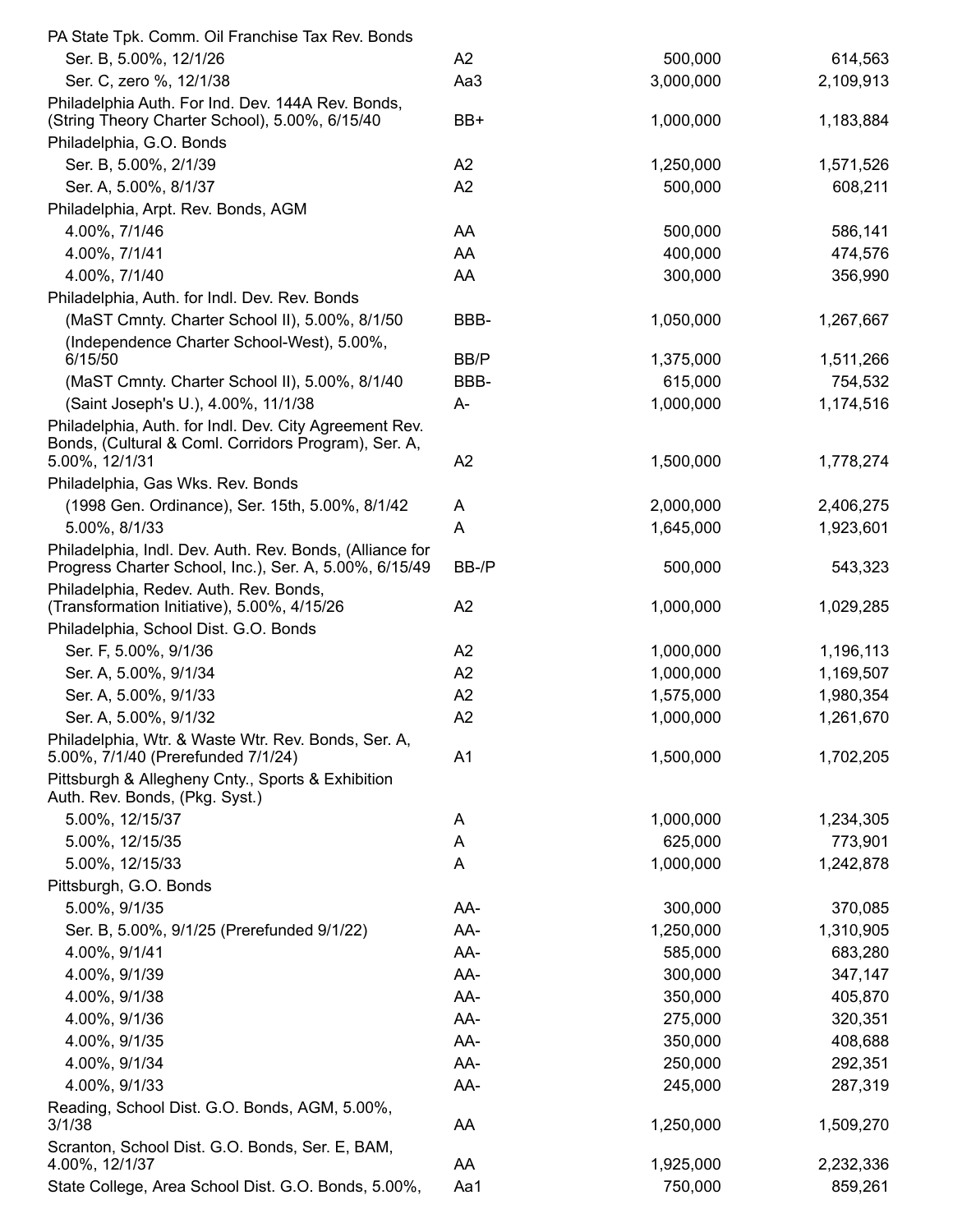| 3/15/40                                                                                                              |              |           |               |
|----------------------------------------------------------------------------------------------------------------------|--------------|-----------|---------------|
| State Pub. School Bldg. Auth. Rev. Bonds, AGM                                                                        |              |           |               |
| 5.00%, 12/1/33                                                                                                       | AA           | 595,000   | 721,369       |
| 5.00%, 12/1/33 (Prerefunded 12/1/26)                                                                                 | AA           | 155,000   | 190,536       |
| West Cornwall, Twp. Muni. Auth. Rev. Bonds,<br>(Lebanon Valley Brethren Home Oblig. Group), Ser. A                   |              |           |               |
| 4.00%, 11/15/46                                                                                                      | <b>BBB/F</b> | 525,000   | 609,130       |
| 4.00%, 11/15/41                                                                                                      | <b>BBB/F</b> | 370,000   | 432,852       |
| 4.00%, 11/15/36                                                                                                      | <b>BBB/F</b> | 365,000   | 431,097       |
| West Shore Area Auth. Rev. Bonds, (Lifeways at<br>Messiah Village), Ser. A, 5.00%, 7/1/35                            | BBB-/F       | 500,000   | 555,425       |
| Westmoreland Cnty. Indl. Dev. Auth. Hith. Syst. Rev.<br>Bonds, (Excela Hith. Oblig. Group), Ser. A, 4.00%,<br>7/1/37 | Baa1         | 1,400,000 | 1,666,323     |
| Westmoreland Cnty., Muni. Auth. Rev. Bonds, BAM,<br>5.00%, 8/15/27                                                   | AA.          | 250,000   | 295,073       |
| Wilkes-Barre, Area School Dist. G.O. Bonds, BAM,<br>5.00%, 4/15/59                                                   | AA.          | 2,000,000 | 2,469,693     |
|                                                                                                                      |              |           | 141,772,980   |
| Total municipal bonds and notes (cost \$138,045,264)                                                                 |              |           | \$150,698,657 |

## **SHORT-TERM INVESTMENTS (3.3%)** *(a)*

|                                                       |               | <b>Principal</b><br>amount/<br>shares | Value         |
|-------------------------------------------------------|---------------|---------------------------------------|---------------|
| Putnam Short Term Investment Fund Class P 0.08% (AFF) | <b>Shares</b> | 4,829,597                             | \$4,829,597   |
| U.S. Treasury Bills 0.043%, 10/19/21(SEG)(SEGCCS)     |               | \$300,000                             | 299,981       |
| Total short-term investments (cost \$5,129,580)       |               |                                       | \$5,129,578   |
| <b>TOTAL INVESTMENTS</b>                              |               |                                       |               |
| Total investments (cost \$143,174,844)                |               |                                       | \$155,828,235 |

| Number of | <b>Notional</b> |  |
|-----------|-----------------|--|
| contracts | amount          |  |

**Value Expiration date**

**Unrealized appreciation/**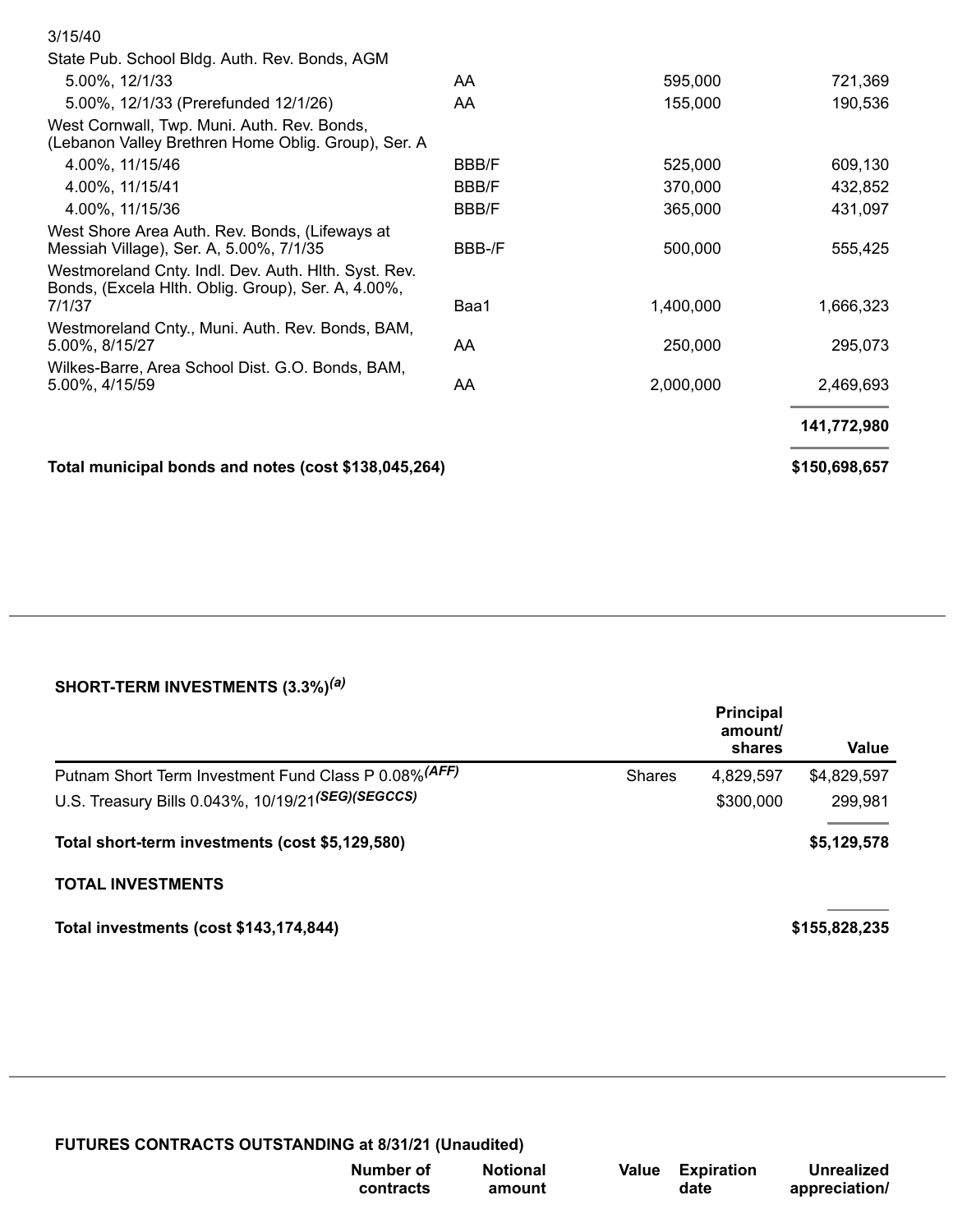|                                 |    |             |             |        | (depreciation) |
|---------------------------------|----|-------------|-------------|--------|----------------|
| U.S. Treasury Note 5 yr (Short) | 69 | \$8,536,594 | \$8,536,594 | Dec-21 | \$(26,421)     |
| <b>Unrealized appreciation</b>  |    |             |             |        |                |
| Unrealized (depreciation)       |    |             |             |        | (26, 421)      |
| <b>Total</b>                    |    |             |             |        | \$(26,421)     |
|                                 |    |             |             |        |                |

## **OTC TOTAL RETURN SWAP CONTRACTS OUTSTANDING at 8/31/21 (Unaudited)**

| <b>Swap</b><br>counterparty/<br>notional amount | Value        | <b>Upfront</b><br>premium<br>received<br>(paid) | Termi-<br>nation<br>date | <b>Payments</b><br>received<br>(paid) by fund | Total return received by or<br>paid by fund                                                        | <b>Unrealized</b><br>appreciation/<br>(depreciation) |
|-------------------------------------------------|--------------|-------------------------------------------------|--------------------------|-----------------------------------------------|----------------------------------------------------------------------------------------------------|------------------------------------------------------|
| Morgan Stanley & Co. International PLC          |              |                                                 |                          |                                               |                                                                                                    |                                                      |
| \$1,200,000 \$12,959                            |              | \$—                                             | 11/18/21                 |                                               | 0.10% minus Municipal<br>Market Data Index AAA<br>municipal yields 10 Year<br>rate - At maturity   | \$12,959                                             |
| 1,200,000                                       | 11,759       |                                                 | 11/18/21                 |                                               | 0.10% minus Municipal<br>Market Data Index AAA<br>municipal yields 10 Year<br>rate $-$ At maturity | 11,759                                               |
| 1,500,000                                       | 4,902        |                                                 | 11/2/21                  |                                               | 0.10% minus Municipal<br>Market Data Index AAA<br>municipal yields 10 Year<br>rate $-$ At maturity | (4,902)                                              |
| 600,000                                         | 6,096        |                                                 | 11/18/21                 |                                               | 0.20% minus Municipal<br>Market Data Index AAA<br>municipal yields 30 Year<br>rate $-$ At maturity | (6,096)                                              |
| 600,000                                         | 6,096        |                                                 | 11/18/21                 |                                               | 0.20% minus Municipal<br>Market Data Index AAA<br>municipal yields 30 Year<br>rate $-$ At maturity | (6,096)                                              |
| <b>Upfront premium received</b>                 |              |                                                 |                          |                                               | <b>Unrealized appreciation</b>                                                                     | 24,718                                               |
| Upfront premium (paid)                          |              |                                                 |                          |                                               | Unrealized (depreciation)                                                                          | (17,094)                                             |
|                                                 | <b>Total</b> | s—                                              |                          |                                               | <b>Total</b>                                                                                       | \$7,624                                              |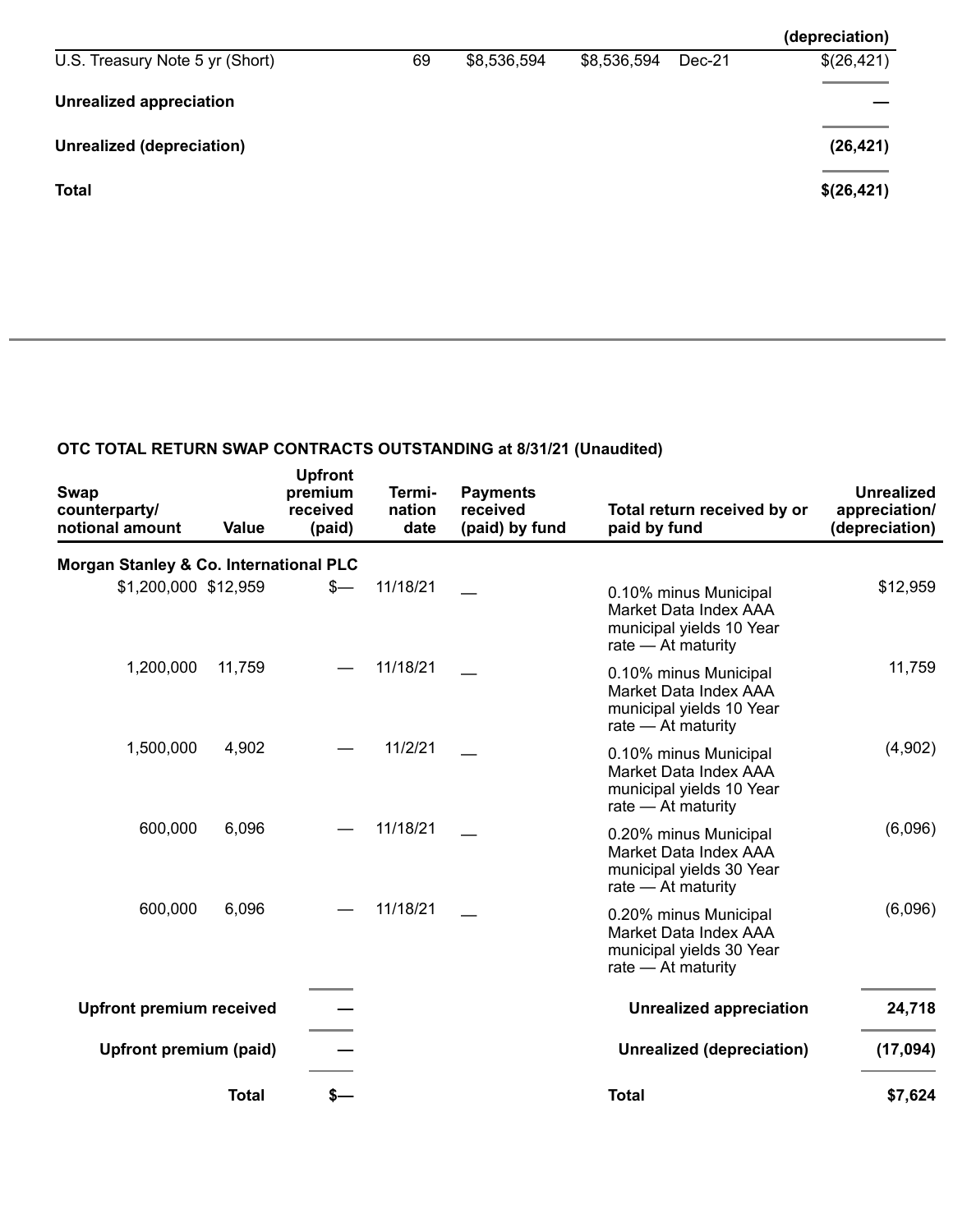| <b>Notional</b><br>amount | <b>Value</b> | <b>Upfront</b><br>premium<br>received<br>(paid) | Termi-<br>nation<br>date | <b>Payments received</b><br>(paid) by fund | Total return received<br>by or paid by fund                                                 | Unrealized<br>appreciation/<br>(depreciation) |
|---------------------------|--------------|-------------------------------------------------|--------------------------|--------------------------------------------|---------------------------------------------------------------------------------------------|-----------------------------------------------|
| \$7,102,000               | \$232,022    | \$(72)                                          | 3/29/26                  | $2.51\%$ - At maturity                     | <b>USA Non-revised</b><br><b>Consumer Price</b><br>Index-Urban (CPI-<br>$U$ ) — At maturity | \$(232,094)                                   |
| <b>Total</b>              |              | \$(72)                                          |                          |                                            |                                                                                             | \$(232,094)                                   |
|                           |              |                                                 |                          |                                            |                                                                                             |                                               |

#### **CENTRALLY CLEARED TOTAL RETURN SWAP CONTRACTS OUTSTANDING at 8/31/21 (Unaudited)**

# **Notes to the fund's portfolio**

Unless noted otherwise, the notes to the fund's portfolio are for the close of the fund's reporting period, which ran from June 1, 2021 through August 31, 2021 (the reporting period). Within the following notes to the portfolio, references to "Putnam Management" represent Putnam Investment Management, LLC, the fund's manager, an indirect wholly-owned subsidiary of Putnam Investments, LLC, references to "the SEC" represent the Securities and Exchange Commission, references to "ASC 820" represent Accounting Standards Codification 820 *Fair Value Measurements and Disclosures* and references to "OTC", if any, represent over-the-counter.

- *(a)* Percentages indicated are based on net assets of \$155,517,063.
- *(RAT)* The Moody's, Standard & Poor's or Fitch ratings indicated are believed to be the most recent ratings available at the close of the reporting period for the securities listed. Ratings are generally ascribed to securities at the time of issuance. While the agencies may from time to time revise such ratings, they undertake no obligation to do so, and the ratings do not necessarily represent what the agencies would ascribe to these securities at the close of the reporting period. Securities rated by Fitch are indicated by "/F." Securities rated by Putnam are indicated by "/P." The Putnam rating categories are comparable to the Standard & Poor's classifications. If a security is insured, it will usually be rated by the ratings organizations based on the financial strength of the insurer. For further details regarding security ratings, please see the Statement of Additional Information.
- *(STP)* The interest rate and date shown parenthetically represent the new interest rate to be paid and the date the fund will begin accruing interest at this rate.
- *(AFF)* Affiliated company. For investments in Putnam Short Term Investment Fund, the rate quoted in the security description is the annualized 7-day yield of the fund at the close of the reporting period. Transactions during the period with any company which is under common ownership or control were as follows:

| Name of affiliate                            | <b>Fair value</b><br>as of<br>5/31/21 | <b>Purchase</b><br>cost | proceeds                              | Sale Investment<br>income | outstanding<br>and fair<br>value as of<br>8/31/21 |
|----------------------------------------------|---------------------------------------|-------------------------|---------------------------------------|---------------------------|---------------------------------------------------|
| <b>Short-term investments</b>                |                                       |                         |                                       |                           |                                                   |
| <b>Putnam Short Term</b><br>Investment Fund* |                                       |                         | \$4,256,035 \$11,194,914 \$10,621,352 | \$1.345                   | \$4,829,597                                       |

**Shares**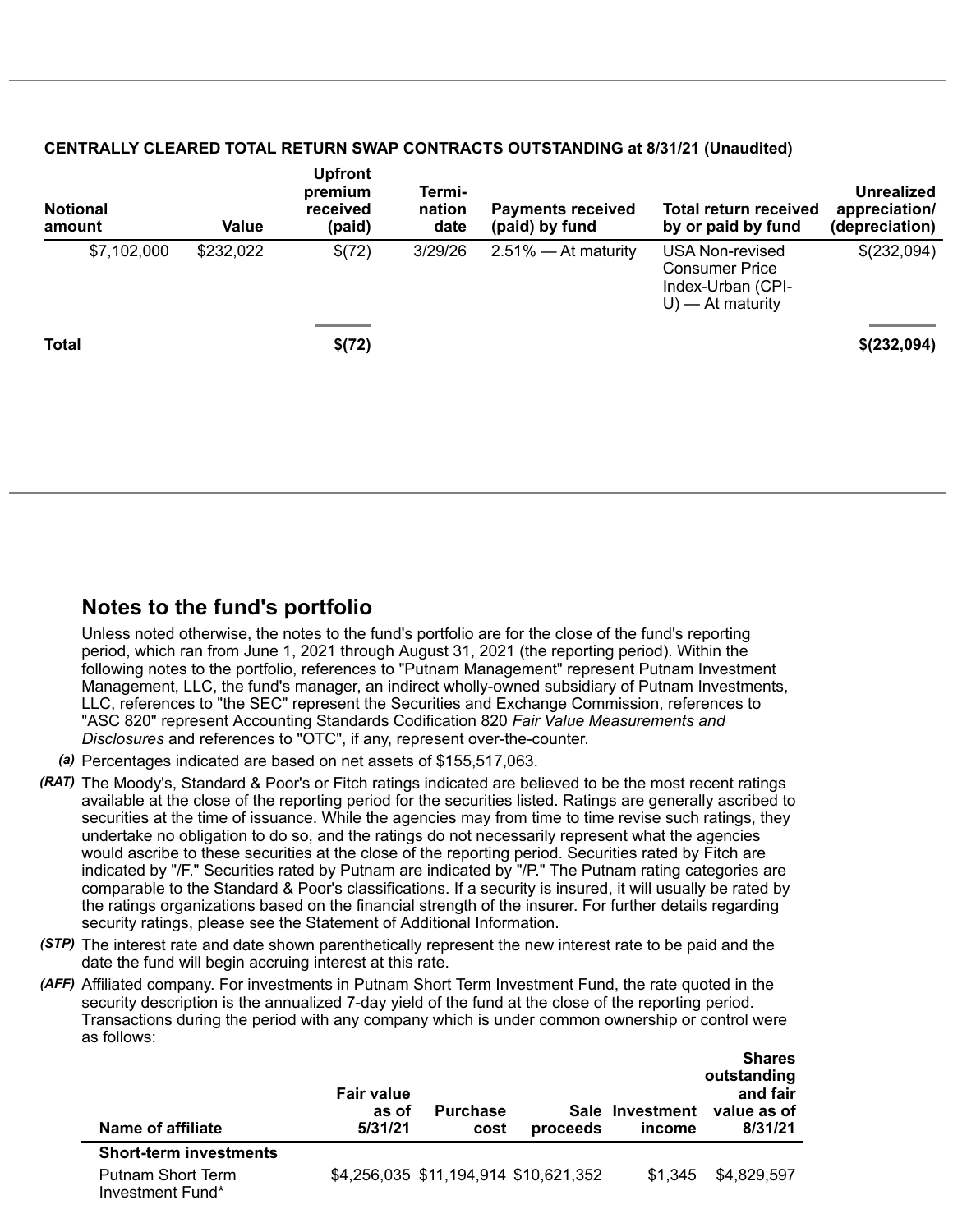### **Total Short-term investments \$4,256,035 \$11,194,914 \$10,621,352 \$1,345 \$4,829,597**

\* Management fees charged to Putnam Short Term Investment Fund have been waived by Putnam Management. There were no realized or unrealized gains or losses during the period.

- *(SEG)* This security, in part or in entirety, was pledged and segregated with the broker to cover margin requirements for futures contracts at the close of the reporting period. Collateral at period end totaled \$58,994.
- *(SEGCCS)* This security, in part or in entirety, was pledged and segregated with the custodian for collateral on the initial margin on certain centrally cleared derivative contracts at the close of the reporting period. Collateral at period end totaled \$177,982.
	- *(FWC)* Forward commitment, in part or in entirety.

At the close of the reporting period, the fund maintained liquid assets totaling \$1,687,320 to cover certain derivative contracts and the settlement of certain securities.

Unless otherwise noted, the rates quoted in Short-term investments security descriptions represent the weighted average yield to maturity.

144A after the name of an issuer represents securities exempt from registration under Rule 144A of the Securities Act of 1933, as amended. These securities may be resold in transactions exempt from registration, normally to qualified institutional buyers.

On Mandatory Put Bonds, the rates shown are the current interest rates at the close of the reporting period and the dates shown represent the next mandatory put dates. Rates are set by remarketing agents and may take into consideration market supply and demand, credit quality and the current SIFMA Municipal Swap Index, 1 Month US LIBOR or 3 Month US LIBOR rates, which were 0.02%, 0.08% and 0.12%, respectively, as of the close of the reporting period.

The dates shown parenthetically on prerefunded bonds represent the next prerefunding dates.

The dates shown on debt obligations are the original maturity dates.

The fund had the following sector concentrations greater than 10% at the close of the reporting period (as a percentage of net assets):

| Healthcare     | 21.3% |
|----------------|-------|
| Local debt     | 19.5  |
| Transportation | 14.5  |
| Education      | 13.7  |

**Security valuation:** Portfolio securities and other investments are valued using policies and procedures adopted by the Board of Trustees. The Trustees have formed a Pricing Committee to oversee the implementation of these procedures and have delegated responsibility for valuing the fund's assets in accordance with these procedures to Putnam Management. Putnam Management has established an internal Valuation Committee that is responsible for making fair value determinations, evaluating the effectiveness of the pricing policies of the fund and reporting to the Pricing Committee.

Tax-exempt bonds and notes are generally valued on the basis of valuations provided by an independent pricing service approved by the Trustees. Such services use information with respect to transactions in bonds, quotations from bond dealers, market transactions in comparable securities and various relationships between securities in determining value. These securities will generally be categorized as Level 2.

Investments in open-end investment companies (excluding exchange-traded funds), if any, which can be classified as Level 1 or Level 2 securities, are valued based on their net asset value. The net asset value of such investment companies equals the total value of their assets less their liabilities and divided by the number of their outstanding shares.

Certain investments, including certain restricted and illiquid securities and derivatives, are also valued at fair value following procedures approved by the Trustees. To assess the continuing appropriateness of fair valuations, the Valuation Committee reviews and affirms the reasonableness of such valuations on a regular basis after considering all relevant information that is reasonably available. Such valuations and procedures are reviewed periodically by the Trustees. These valuations consider such factors as significant market or specific security events such as interest rate or credit quality changes, various relationships with other securities, discount rates, U.S. Treasury, U.S. swap and credit yields, index levels, convexity exposures, recovery rates, sales and other multiples and resale restrictions. These securities are classified as Level 2 or as Level 3 depending on the priority of the significant inputs. The fair value of securities is generally determined as the amount that the fund could reasonably expect to realize from an orderly disposition of such securities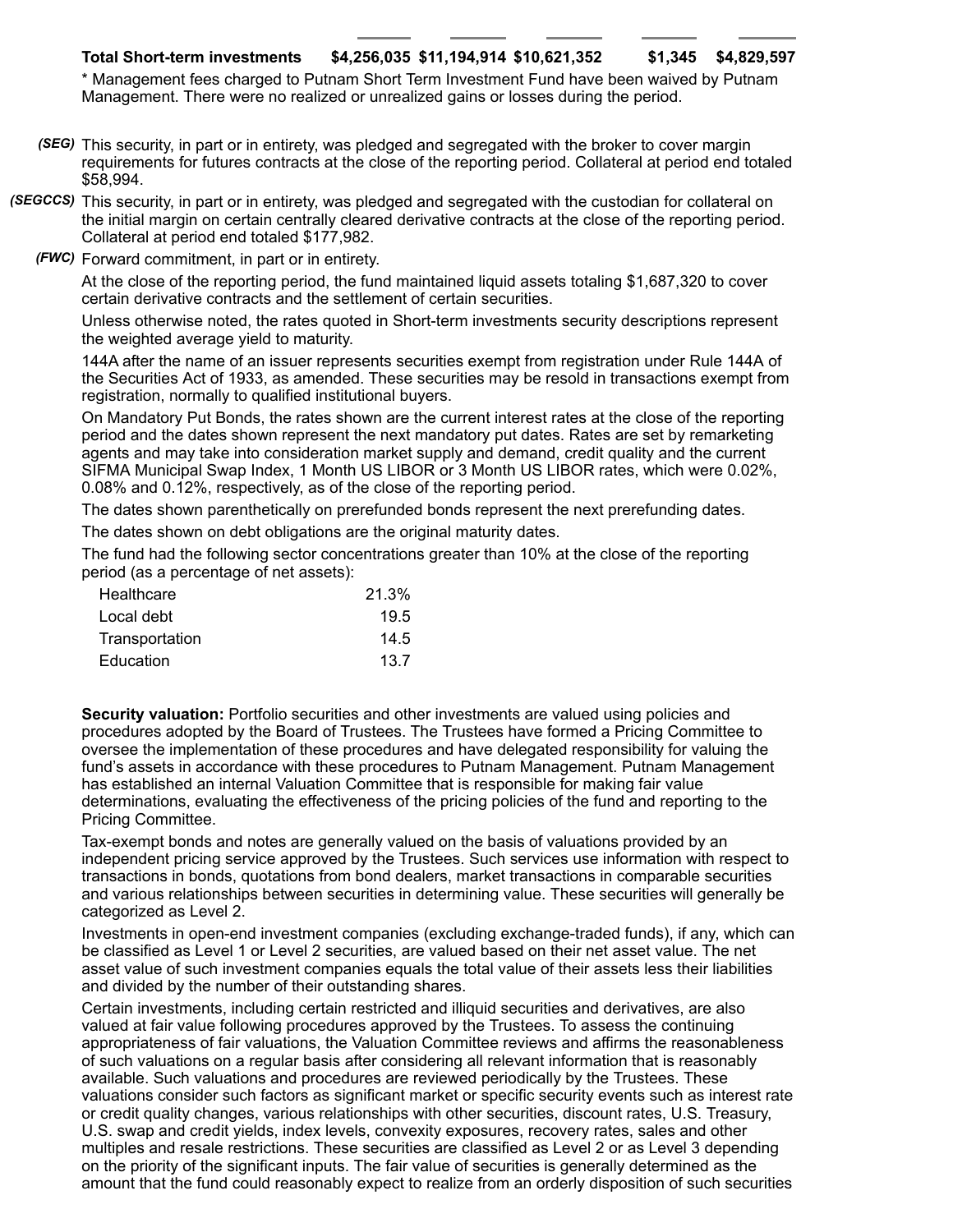over a reasonable period of time. By its nature, a fair value price is a good faith estimate of the value of a security in a current sale and does not reflect an actual market price, which may be different by a material amount.

**Futures contracts:** The fund used futures contracts for hedging treasury term structure risk and for yield curve positioning.

The potential risk to the fund is that the change in value of futures contracts may not correspond to the change in value of the hedged instruments. In addition, losses may arise from changes in the value of the underlying instruments, if there is an illiquid secondary market for the contracts, if interest or exchange rates move unexpectedly or if the counterparty to the contract is unable to perform. With futures, there is minimal counterparty credit risk to the fund since futures are exchange traded and the exchange's clearinghouse, as counterparty to all exchange traded futures, guarantees the futures against default. When the contract is closed, the fund records a realized gain or loss equal to the difference between the value of the contract at the time it was opened and the value at the time it was closed.

Futures contracts are valued at the quoted daily settlement prices established by the exchange on which they trade. The fund and the broker agree to exchange an amount of cash equal to the daily fluctuation in the value of the futures contract. Such receipts or payments are known as "variation margin".

For the fund's average number of futures contracts, see the appropriate table at the end of these footnotes.

**Total return swap contracts:** The fund entered into OTC and/or centrally cleared total return swap contracts, which are arrangements to exchange a market-linked return for a periodic payment, both based on a notional principal amount, to hedge sector exposure and for gaining exposure to specific sectors.

To the extent that the total return of the security, index or other financial measure underlying the transaction exceeds or falls short of the offsetting interest rate obligation, the fund will receive a payment from or make a payment to the counterparty. OTC and/or centrally cleared total return swap contracts are marked to market daily based upon quotations from an independent pricing service or market maker. Any change is recorded as an unrealized gain or loss on OTC total return swaps. Daily fluctuations in the value of centrally cleared total return swaps are settled through a central clearing agent and are recorded as unrealized gain or loss. Payments received or made are recorded as realized gains or losses. Certain OTC and/or centrally cleared total return swap contracts may include extended effective dates. Payments related to these swap contracts are accrued based on the terms of the contract. The fund could be exposed to credit or market risk due to unfavorable changes in the fluctuation of interest rates or in the price of the underlying security or index, the possibility that there is no liquid market for these agreements or that the counterparty may default on its obligation to perform. The fund's maximum risk of loss from counterparty risk or central clearing risk is the fair value of the contract. This risk may be mitigated for OTC total return swap contracts by having a master netting arrangement between the fund and the counterparty and for centrally cleared total return swap contracts through the daily exchange of variation margin. There is minimal counterparty risk with respect to centrally cleared total return swap contracts due to the clearinghouse guarantee fund and other resources that are available in the event of a clearing member default.

For the fund's average notional amount on total return swap contracts, see the appropriate table at the end of these footnotes.

**Master agreements:** The fund is a party to ISDA (International Swaps and Derivatives Association, Inc.) Master Agreements (Master Agreements) with certain counterparties that govern OTC derivative and foreign exchange contracts entered into from time to time. The Master Agreements may contain provisions regarding, among other things, the parties' general obligations, representations, agreements, collateral requirements, events of default and early termination. With respect to certain counterparties, in accordance with the terms of the Master Agreements, collateral posted to the fund is held in a segregated account by the fund's custodian and, with respect to those amounts which can be sold or repledged, is presented in the fund's portfolio.

Collateral pledged by the fund is segregated by the fund's custodian and identified in the fund's portfolio. Collateral can be in the form of cash or debt securities issued by the U.S. Government or related agencies or other securities as agreed to by the fund and the applicable counterparty. Collateral requirements are determined based on the fund's net position with each counterparty.

Termination events applicable to the fund may occur upon a decline in the fund's net assets below a specified threshold over a certain period of time. Termination events applicable to counterparties may occur upon a decline in the counterparty's long-term and short-term credit ratings below a specified level. In each case, upon occurrence, the other party may elect to terminate early and cause settlement of all derivative and foreign exchange contracts outstanding, including the payment of any losses and costs resulting from such early termination, as reasonably determined by the terminating